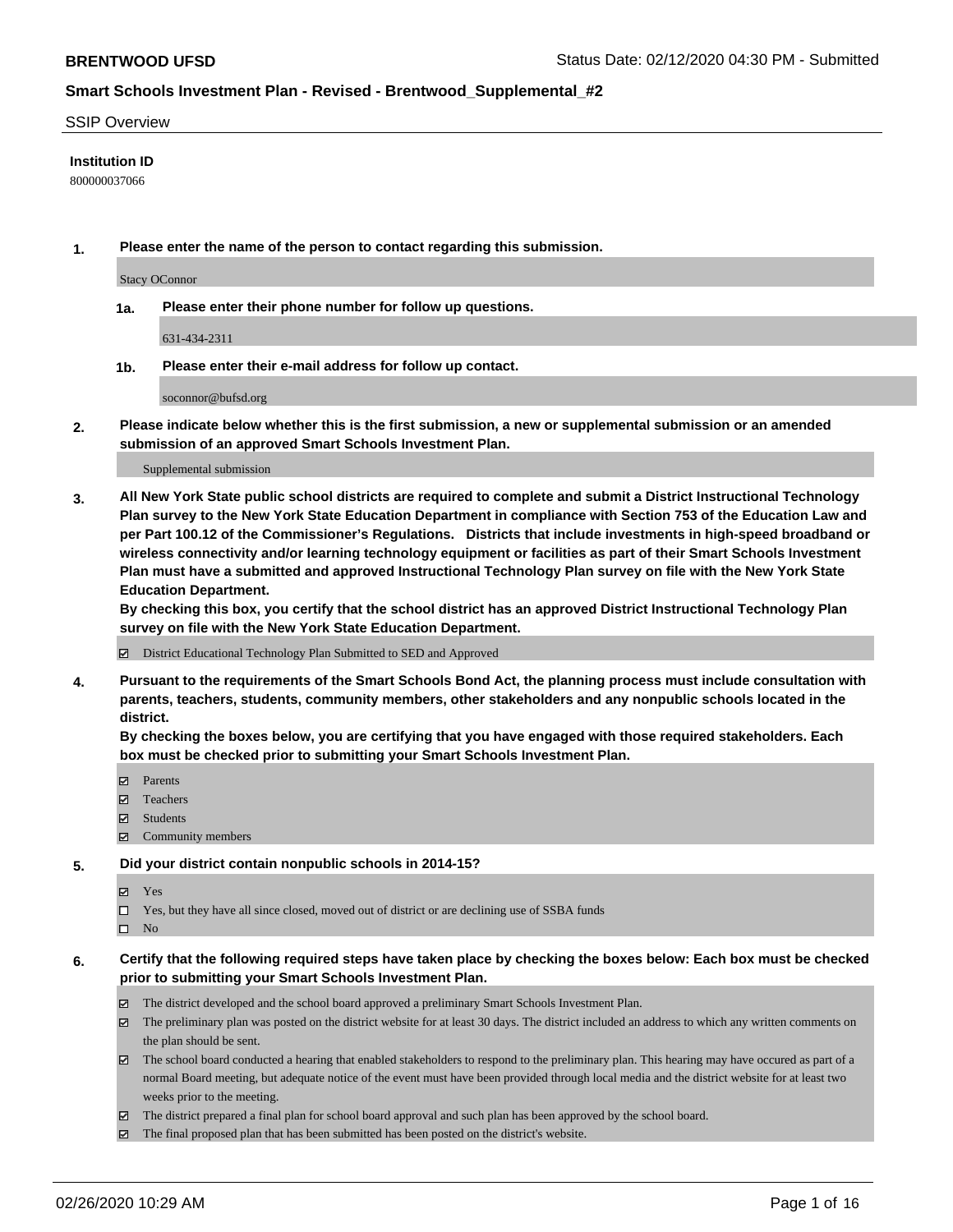SSIP Overview

**6a. Please upload the proposed Smart Schools Investment Plan (SSIP) that was posted on the district's website, along with any supporting materials. Note that this should be different than your recently submitted Educational Technology Survey. The Final SSIP, as approved by the School Board, should also be posted on the website and remain there during the course of the projects contained therein.**

SSIP Phase II.pdf

**6b. Enter the webpage address where the final Smart Schools Investment Plan is posted. The Plan should remain posted for the life of the included projects.**

https://www.bufsd.org/district/district\_plans/SSIP2

**7. Please enter an estimate of the total number of students and staff that will benefit from this Smart Schools Investment Plan based on the cumulative projects submitted to date.**

20,000

**8. An LEA/School District may partner with one or more other LEA/School Districts to form a consortium to pool Smart Schools Bond Act funds for a project that meets all other Smart School Bond Act requirements. Each school district participating in the consortium will need to file an approved Smart Schools Investment Plan for the project and submit a signed Memorandum of Understanding that sets forth the details of the consortium including the roles of each respective district.**

 $\Box$  The district plans to participate in a consortium to partner with other school district(s) to implement a Smart Schools project.

#### **9. Please enter the name and 6-digit SED Code for each LEA/School District participating in the Consortium.**

| Partner LEA/District | <b>ISED BEDS Code</b> |
|----------------------|-----------------------|
| (No Response)        | (No Response)         |

### **10. Please upload a signed Memorandum of Understanding with all of the participating Consortium partners.**

(No Response)

**11. Your district's Smart Schools Bond Act Allocation is:**

\$21,194,780

#### **12. Final 2014-15 BEDS Enrollment to calculate Nonpublic Sharing Requirement**

|            | Public Enrollment | Nonpublic Enrollment | Total Enrollment | I Nonpublic Percentage |
|------------|-------------------|----------------------|------------------|------------------------|
| Enrollment | 18,142            | 226                  | 18.368.00        | 1.23                   |

**13. This table compares each category budget total, as entered in that category's page, to the total expenditures listed in the category's expenditure table. Any discrepancies between the two must be resolved before submission.**

|                                          | Sub-Allocations | <b>Expenditure Totals</b> | <b>Difference</b> |
|------------------------------------------|-----------------|---------------------------|-------------------|
| <b>School Connectivity</b>               | 1,060,000.00    | 1,060,000.00              | 0.00              |
| Connectivity Projects for<br>Communities | 0.00            | 0.00                      | 0.00              |
| Classroom Technology                     | 0.00            | 0.00                      | 0.00              |
| Pre-Kindergarten Classrooms              | 0.00            | 0.00                      | 0.00              |
| Replace Transportable<br>Classrooms      | 10,755,000.00   | 10,755,000.00             | 0.00              |
| <b>High-Tech Security Features</b>       | 0.00            | 0.00                      | 0.00              |
| Nonpublic Loan                           | 0.00            | 0.00                      | 0.00              |
| Totals:                                  |                 |                           |                   |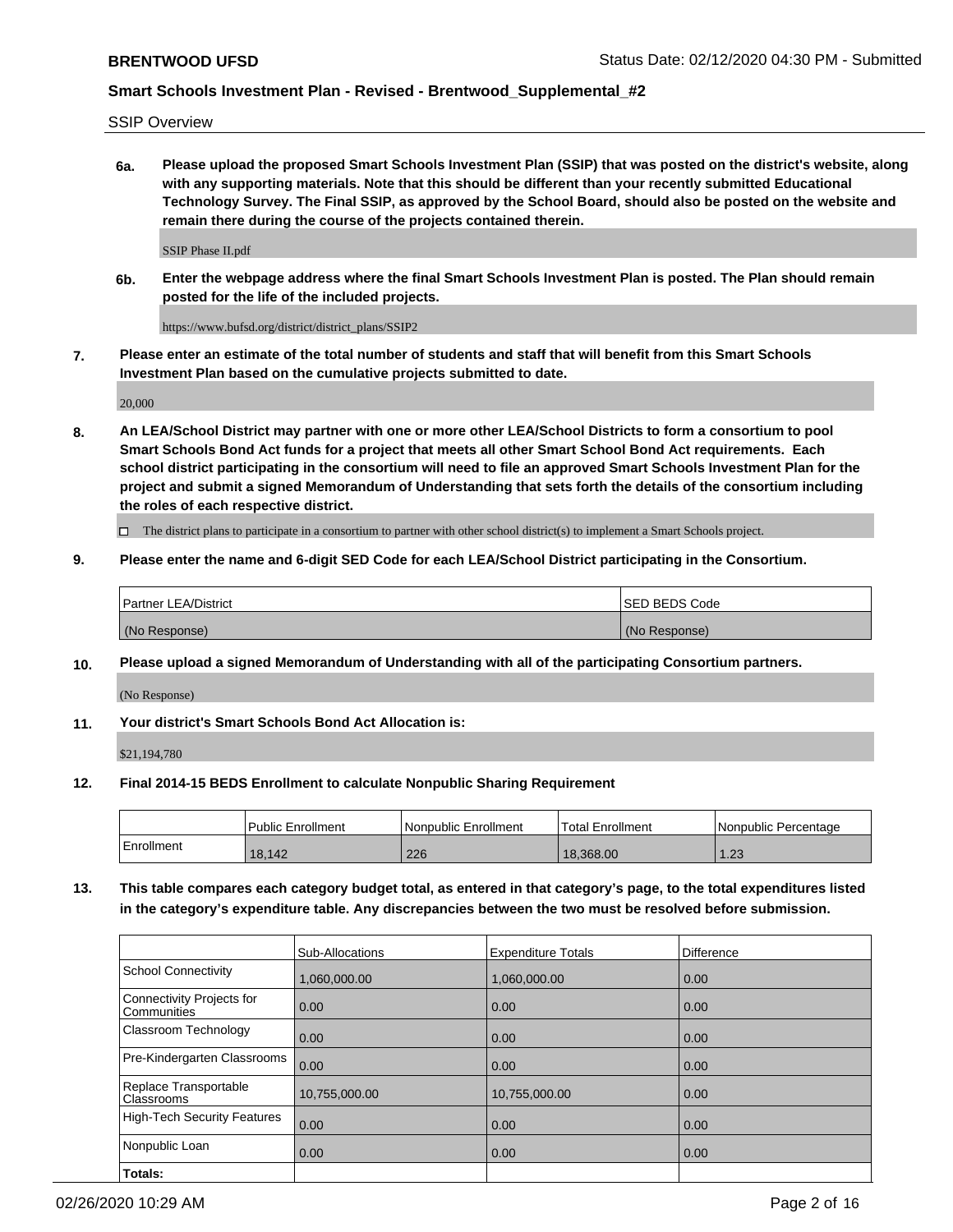SSIP Overview

| <b>Sub-Allocations</b> | Expenditure Totals | <b>Difference</b> |
|------------------------|--------------------|-------------------|
| 11,815,000             | 11,815,000         | 0                 |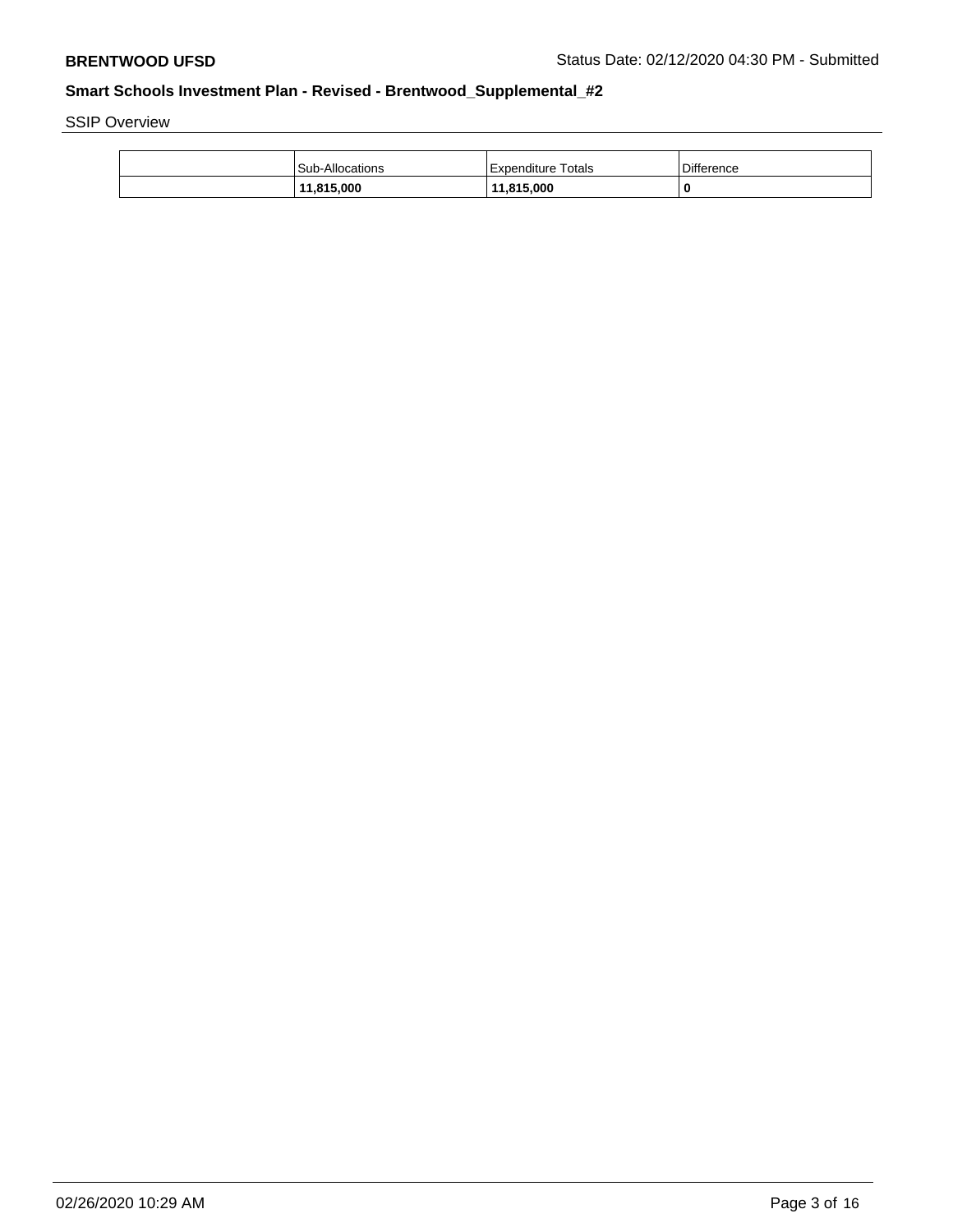School Connectivity

- **1. In order for students and faculty to receive the maximum benefit from the technology made available under the Smart Schools Bond Act, their school buildings must possess sufficient connectivity infrastructure to ensure that devices can be used during the school day. Smart Schools Investment Plans must demonstrate that:**
	- **• sufficient infrastructure that meets the Federal Communications Commission's 100 Mbps per 1,000 students standard currently exists in the buildings where new devices will be deployed, or**
	- **• is a planned use of a portion of Smart Schools Bond Act funds, or**
	- **• is under development through another funding source.**

**Smart Schools Bond Act funds used for technology infrastructure or classroom technology investments must increase the number of school buildings that meet or exceed the minimum speed standard of 100 Mbps per 1,000 students and staff within 12 months. This standard may be met on either a contracted 24/7 firm service or a "burstable" capability. If the standard is met under the burstable criteria, it must be:**

**1. Specifically codified in a service contract with a provider, and**

**2. Guaranteed to be available to all students and devices as needed, particularly during periods of high demand, such as computer-based testing (CBT) periods.**

**Please describe how your district already meets or is planning to meet this standard within 12 months of plan submission.**

The Brentwood Union Free School District currently meets the minimum connectivity speed as outlined by the FCC. For our student population of roughly 19,000. Currently we have a 2GB, load balanced, fault tolerant dedicated internet connection.

- **1a. If a district believes that it will be impossible to meet this standard within 12 months, it may apply for a waiver of this requirement, as described on the Smart Schools website. The waiver must be filed and approved by SED prior to submitting this survey.**
	- $\Box$  By checking this box, you are certifying that the school district has an approved waiver of this requirement on file with the New York State Education Department.
- **2. Connectivity Speed Calculator (Required). If the district currently meets the required speed, enter "Currently Met" in the last box: Expected Date When Required Speed Will be Met.**

|                  | l Number of<br><b>Students</b> | Required Speed<br>In Mbps | Current Speed in Expected Speed<br><b>Mbps</b> | Ito be Attained<br>Within 12 Months 1Speed Will be Met1 | <b>Expected Date</b><br>When Required |
|------------------|--------------------------------|---------------------------|------------------------------------------------|---------------------------------------------------------|---------------------------------------|
|                  |                                |                           |                                                |                                                         |                                       |
| Calculated Speed | 20,000                         | 2,000.00                  | 2000                                           | 2000                                                    | <b>Currently Met</b>                  |

## **3. Describe how you intend to use Smart Schools Bond Act funds for high-speed broadband and/or wireless connectivity projects in school buildings.**

The Brentwood Union Free School district used Phase I SSBA funds to implement a district wide upgrade for high-speed broadband and wireless connectivity. We overhauled our district-wide network with the latest generation of network switches all running on a 40GB backbone. We took advantage of techniques that virtualized network hardware to allow us better control of trusted and non-trusted networks to ensure confidentiality of all student and parent information. Additionally, we installed a comprehensive wireless network upgrade in all of our buildings. Thisreplaced all existing access points with the newest generation of APs that support 1.4GB throughput as well as increased number of simultaneous connections utilizing upgraded security and support of all existing 802.11 standards.

This phase will provide much needed electrical upgrades which support data closets and technology items. Additional panel distribution, including emergency power distribution, will be added that will connect to technology, security and telecommunication items. Upgrades will take place to emergency switch gear.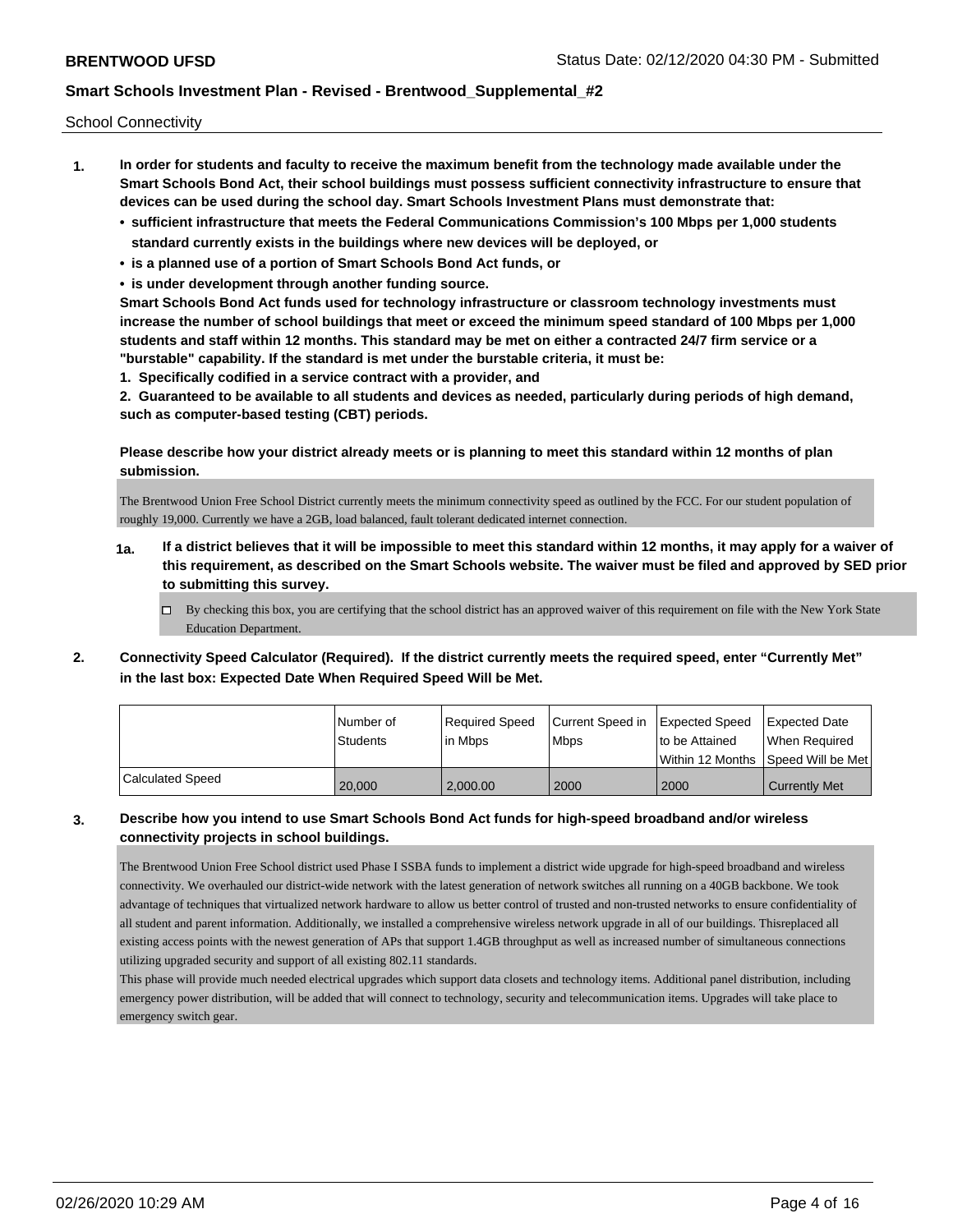School Connectivity

**4. Describe the linkage between the district's District Instructional Technology Plan and how the proposed projects will improve teaching and learning. (There should be a link between your response to this question and your responses to Question 1 in Section IV - NYSED Initiatives Alignment: "Explain how the district use of instructional technology will serve as a part of a comprehensive and sustained effort to support rigorous academic standards attainment and performance improvement for students."** 

**Your answer should also align with your answers to the questions in Section II - Strategic Technology Planning and the associated Action Steps in Section III - Action Plan.)**

- As outlined in the Districts annual technology plan in order to supply all the content to all instructional facilities, we must modernize all components of our network transport method as outlined below:
- Internet connectivity
- Network capacity
- Wireless
- Since these component transport methods have been modernized, all classroom instruction can be supported in terms of the rich content that is crucial to increase student learning and achievement in the 21st century. This initial phase of our overall SSBA plan ensures the capacity to support the interactive boards in classrooms as well as mobile devices and any type of device that is reliant upon a robust, high capacity transmission network to deliver engaging and stimulating content to our students and staff.
- **5. If the district wishes to have students and staff access the Internet from wireless devices within the school building, or in close proximity to it, it must first ensure that it has a robust Wi-Fi network in place that has sufficient bandwidth to meet user demand.**

#### **Please describe how you have quantified this demand and how you plan to meet this demand.**

- We have done a full wireless survey of our educational facilities through a technology vendor. As part of this, we have identified issues with coverage in areas currently underserved as well as areas where throughput has not been ideal. As a result, we installed the latest access points in SSBA Phase I that can support the following:
- Up to 1.4GB network connection
- 200 simultaneous connections
- support for all 802.11 standards
- increased radios per access point with higher quality
- the high-speed wireless access points are tied back to internal wiring closets and connect to new switches. The new switches are 10 times faster than our previous switches and the backbone of the wiring closets support up to 40GB which is 40 times faster than our current 1GB backbone.
- All our educational campuses are connected via fiber optics back to our existing Network Operations Center (NOC). Once in the NOC, we have 2GB load balanced, fault tolerant external internet connections.
- **6. Smart Schools plans with any expenditures in the School Connectivity category require a project number from the Office of Facilities Planning. Districts must submit an SSBA LOI and receive project numbers prior to submitting the SSIP. As indicated on the LOI, some projects may be eligible for a streamlined review and will not require a building permit.**

**Please indicate on a separate row each project number given to you by the Office of Facilities Planning.**

| Project Number    |  |
|-------------------|--|
| 58051203-0005-016 |  |
|                   |  |
| 58051203-0011-013 |  |
| 58051203-0015-013 |  |
| 58051203-0014-012 |  |
| 58051203-0008-011 |  |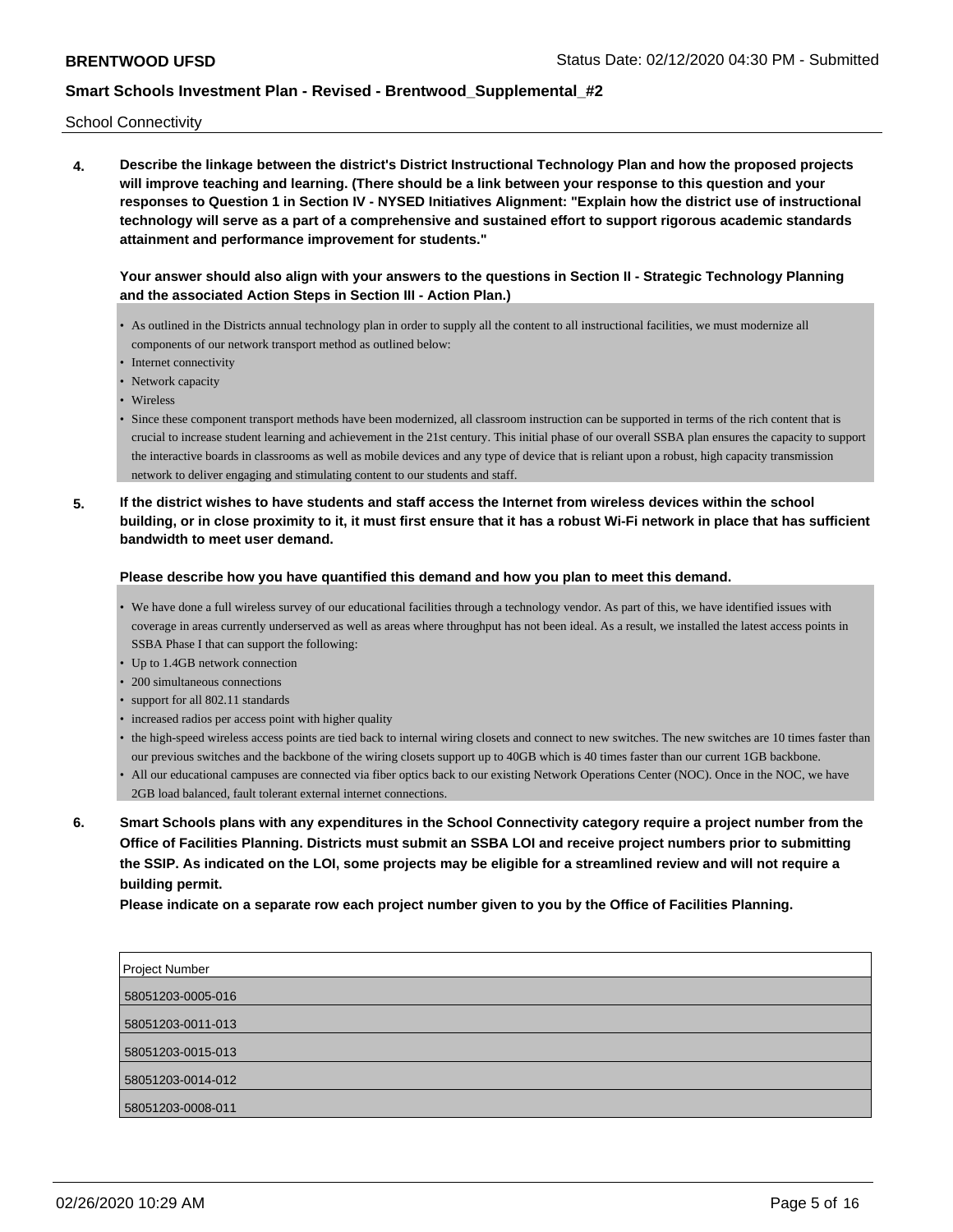### School Connectivity

**7. Certain high-tech security and connectivity infrastructure projects may be eligible for an expedited review process as determined by the Office of Facilities Planning.**

#### **Was your project deemed eligible for streamlined review?**

No

### **8. Include the name and license number of the architect or engineer of record.**

| Name                 | License Number |
|----------------------|----------------|
| <b>Bill Wisbauer</b> | 16549          |

## **9. Public Expenditures – Loanable (Counts toward the nonpublic loan calculation)**

| Select the allowable expenditure type.      | <b>PUBLIC</b> Items to be | Quantity         | Cost Per Item    | <b>Total Cost</b> |
|---------------------------------------------|---------------------------|------------------|------------------|-------------------|
| Repeat to add another item under each type. | l Purchased               |                  |                  |                   |
| (No Response)                               | (No Response)             | (No<br>Response) | (No<br>Response) | 0.00              |
|                                             |                           |                  | 0.00             |                   |

# **10. Public Expenditures – Non-Loanable (Does not count toward nonpublic loan calculation)**

| Select the allowable expenditure | <b>PUBLIC</b> Items to be purchased | Quantity | Cost per Item | <b>Total Cost</b> |
|----------------------------------|-------------------------------------|----------|---------------|-------------------|
| type.                            |                                     |          |               |                   |
| Repeat to add another item under |                                     |          |               |                   |
| each type.                       |                                     |          |               |                   |
| <b>Connections/Components</b>    | Switch gear/Main panel upgrades     | 5        | 53,000.00     | 265,000.00        |
| <b>Connections/Components</b>    | Additional panel distribution       | 5        | 84.000.00     | 420,000,00        |
| <b>Connections/Components</b>    | Emergency power distribution        | 5        | 75,000.00     | 375,000.00        |
|                                  |                                     | 15       | 212.000.00    | 1,060,000         |

### **11. Final 2014-15 BEDS Enrollment to calculate Nonpublic Sharing Requirement (no changes allowed.)**

|            | <b>Public Enrollment</b> | l Nonpublic Enrollment | 'Total Enrollment | Nonpublic Percentage |
|------------|--------------------------|------------------------|-------------------|----------------------|
| Enrollment | 18,142                   | 226                    | 18.368.00         | ່າາ<br>د ے. ا        |

### **12. Total Public Budget - Loanable (Counts toward the nonpublic loan calculation)**

|                                               | Public Allocations | Estimated Nonpublic Loan<br>Amount | <b>Estimated Total Sub-Allocations</b> |
|-----------------------------------------------|--------------------|------------------------------------|----------------------------------------|
| Network/Access Costs                          | (No Response)      | 0.00                               | 0.00                                   |
| School Internal Connections and<br>Components | (No Response)      | 0.00                               | 0.00                                   |
| Other                                         | (No Response)      | 0.00                               | 0.00                                   |
| Totals:                                       | 0.00               | 0                                  |                                        |

## **13. Total Public Budget – Non-Loanable (Does not count toward the nonpublic loan calculation)**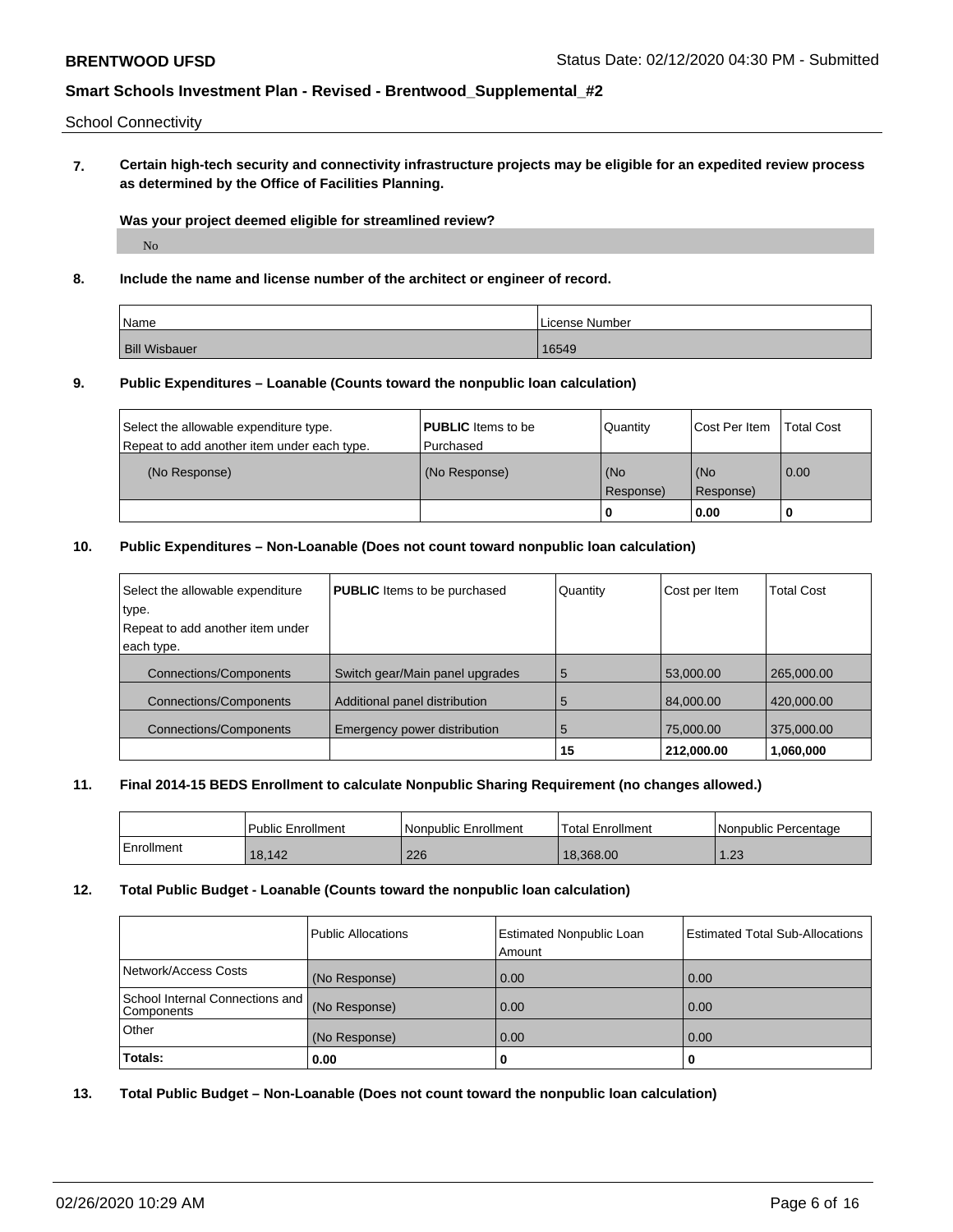School Connectivity

|                                            | Sub-<br>Allocation |
|--------------------------------------------|--------------------|
| Network/Access Costs                       | (No Response)      |
| <b>Outside Plant Costs</b>                 | (No Response)      |
| School Internal Connections and Components | 1,060,000.00       |
| <b>Professional Services</b>               | (No Response)      |
| Testing                                    | (No Response)      |
| <b>Other Upfront Costs</b>                 | (No Response)      |
| <b>Other Costs</b>                         | (No Response)      |
| Totals:                                    | 1,060,000.00       |

# **14. School Connectivity Totals**

|                          | Total Sub-Allocations |
|--------------------------|-----------------------|
| Total Loanable Items     | 0.00                  |
| Total Non-Ioanable Items | 1,060,000.00          |
| Totals:                  | 1,060,000             |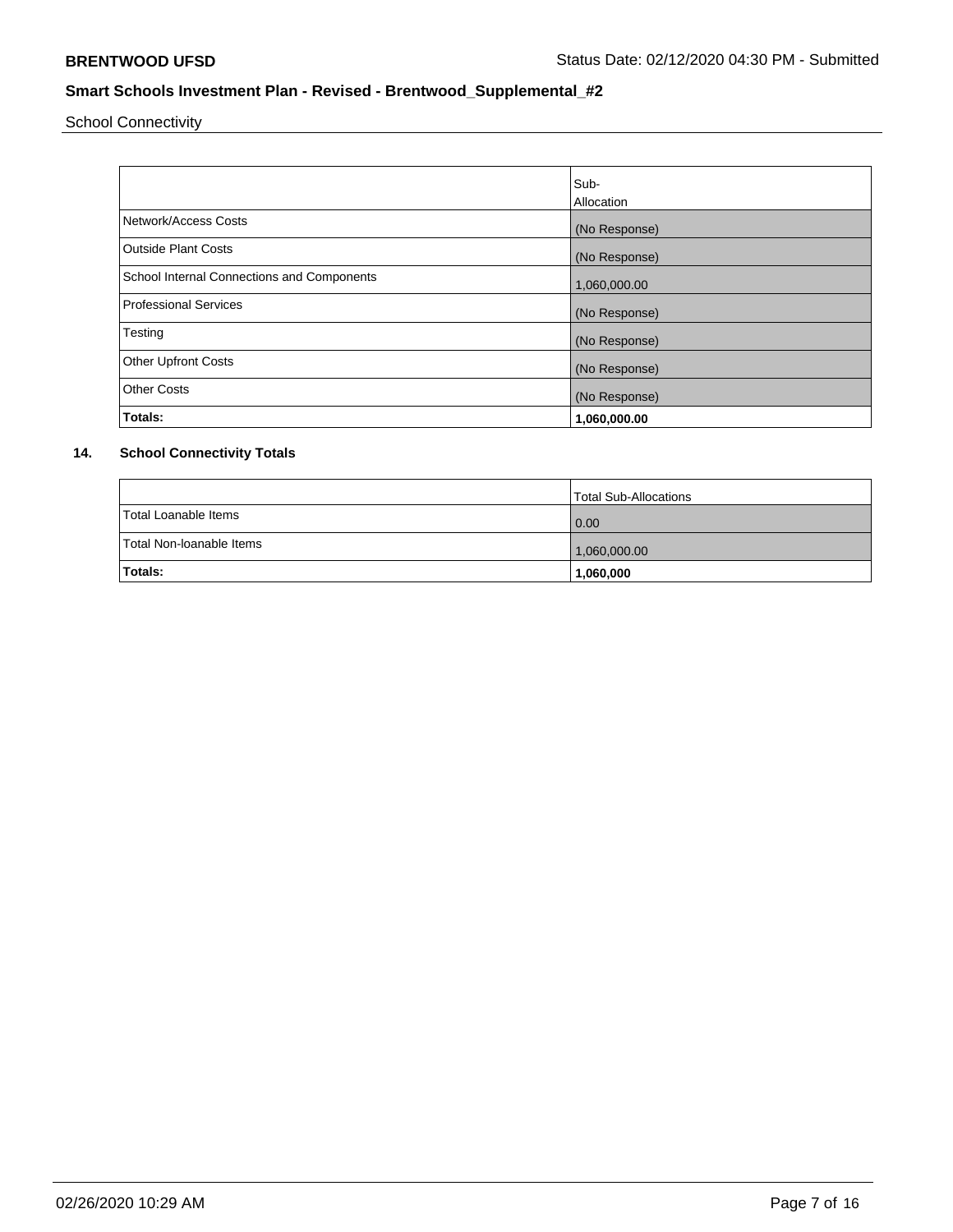Community Connectivity (Broadband and Wireless)

**1. Describe how you intend to use Smart Schools Bond Act funds for high-speed broadband and/or wireless connectivity projects in the community.**

(No Response)

**2. Please describe how the proposed project(s) will promote student achievement and increase student and/or staff access to the Internet in a manner that enhances student learning and/or instruction outside of the school day and/or school building.**

(No Response)

**3. Community connectivity projects must comply with all the necessary local building codes and regulations (building and related permits are not required prior to plan submission).**

 $\Box$  I certify that we will comply with all the necessary local building codes and regulations.

**4. Please describe the physical location of the proposed investment.**

(No Response)

**5. Please provide the initial list of partners participating in the Community Connectivity Broadband Project, along with their Federal Tax Identification (Employer Identification) number.**

| <b>Project Partners</b> | l Federal ID # |
|-------------------------|----------------|
| (No Response)           | (No Response)  |

**6. Please detail the type, quantity, per unit cost and total cost of the eligible items under each sub-category.**

| Select the allowable expenditure | Item to be purchased | Quantity      | Cost per Item | <b>Total Cost</b> |
|----------------------------------|----------------------|---------------|---------------|-------------------|
| type.                            |                      |               |               |                   |
| Repeat to add another item under |                      |               |               |                   |
| each type.                       |                      |               |               |                   |
| (No Response)                    | (No Response)        | (No Response) | (No Response) | 0.00              |
|                                  |                      | o             | 0.00          |                   |

**7. If you are submitting an allocation for Community Connectivity, complete this table.**

**Note that the calculated Total at the bottom of the table must equal the Total allocation for this category that you entered in the SSIP Overview overall budget.**

|                                    | Sub-Allocation |
|------------------------------------|----------------|
| Network/Access Costs               | (No Response)  |
| Outside Plant Costs                | (No Response)  |
| <b>Tower Costs</b>                 | (No Response)  |
| <b>Customer Premises Equipment</b> | (No Response)  |
| <b>Professional Services</b>       | (No Response)  |
| Testing                            | (No Response)  |
| <b>Other Upfront Costs</b>         | (No Response)  |
| <b>Other Costs</b>                 | (No Response)  |
| Totals:                            | 0.00           |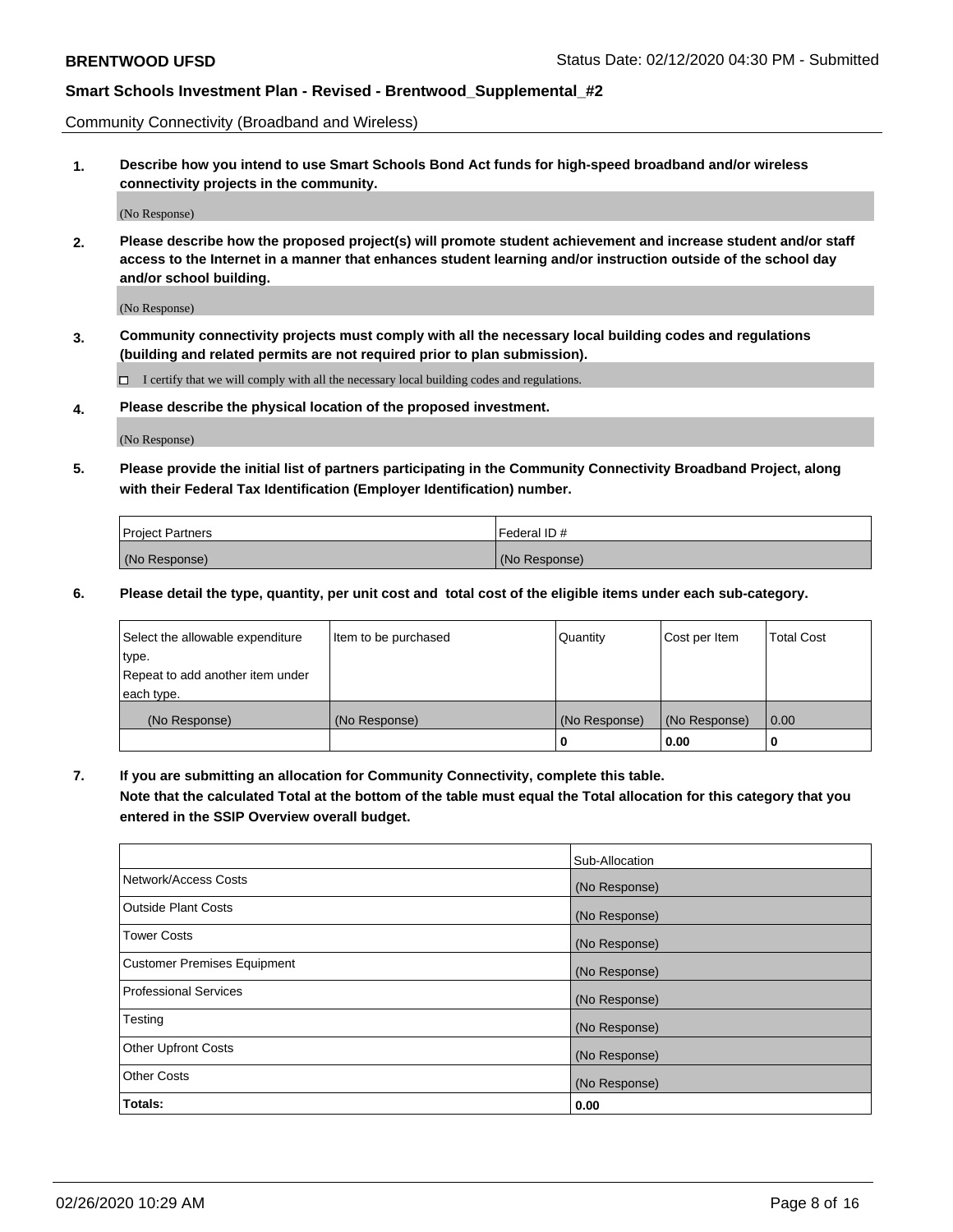### Classroom Learning Technology

**1. In order for students and faculty to receive the maximum benefit from the technology made available under the Smart Schools Bond Act, their school buildings must possess sufficient connectivity infrastructure to ensure that devices can be used during the school day. Smart Schools Investment Plans must demonstrate that sufficient infrastructure that meets the Federal Communications Commission's 100 Mbps per 1,000 students standard currently exists in the buildings where new devices will be deployed, or is a planned use of a portion of Smart Schools Bond Act funds, or is under development through another funding source. Smart Schools Bond Act funds used for technology infrastructure or classroom technology investments must increase the number of school buildings that meet or exceed the minimum speed standard of 100 Mbps per 1,000 students and staff within 12 months. This standard may be met on either a contracted 24/7 firm service or a "burstable" capability. If the standard is met under the burstable criteria, it must be:**

**1. Specifically codified in a service contract with a provider, and**

**2. Guaranteed to be available to all students and devices as needed, particularly during periods of high demand, such as computer-based testing (CBT) periods.**

**Please describe how your district already meets or is planning to meet this standard within 12 months of plan submission.**

(No Response)

- **1a. If a district believes that it will be impossible to meet this standard within 12 months, it may apply for a waiver of this requirement, as described on the Smart Schools website. The waiver must be filed and approved by SED prior to submitting this survey.**
	- By checking this box, you are certifying that the school district has an approved waiver of this requirement on file with the New York State Education Department.
- **2. Connectivity Speed Calculator (Required). If the district currently meets the required speed, enter "Currently Met" in the last box: Expected Date When Required Speed Will be Met.**

|                  | l Number of     | Required Speed | Current Speed in | <b>Expected Speed</b> | <b>Expected Date</b>                |
|------------------|-----------------|----------------|------------------|-----------------------|-------------------------------------|
|                  | <b>Students</b> | l in Mbps      | l Mbps           | to be Attained        | When Required                       |
|                  |                 |                |                  |                       | Within 12 Months  Speed Will be Met |
| Calculated Speed | (No Response)   | 0.00           | (No Response)    | l (No Response)       | (No Response)                       |

**3. If the district wishes to have students and staff access the Internet from wireless devices within the school building, or in close proximity to it, it must first ensure that it has a robust Wi-Fi network in place that has sufficient bandwidth to meet user demand.**

**Please describe how you have quantified this demand and how you plan to meet this demand.**

(No Response)

**4. All New York State public school districts are required to complete and submit an Instructional Technology Plan survey to the New York State Education Department in compliance with Section 753 of the Education Law and per Part 100.12 of the Commissioner's Regulations.**

**Districts that include educational technology purchases as part of their Smart Schools Investment Plan must have a submitted and approved Instructional Technology Plan survey on file with the New York State Education Department.**

- By checking this box, you are certifying that the school district has an approved Instructional Technology Plan survey on file with the New York State Education Department.
- **5. Describe the devices you intend to purchase and their compatibility with existing or planned platforms or systems. Specifically address the adequacy of each facility's electrical, HVAC and other infrastructure necessary to install and support the operation of the planned technology.**

(No Response)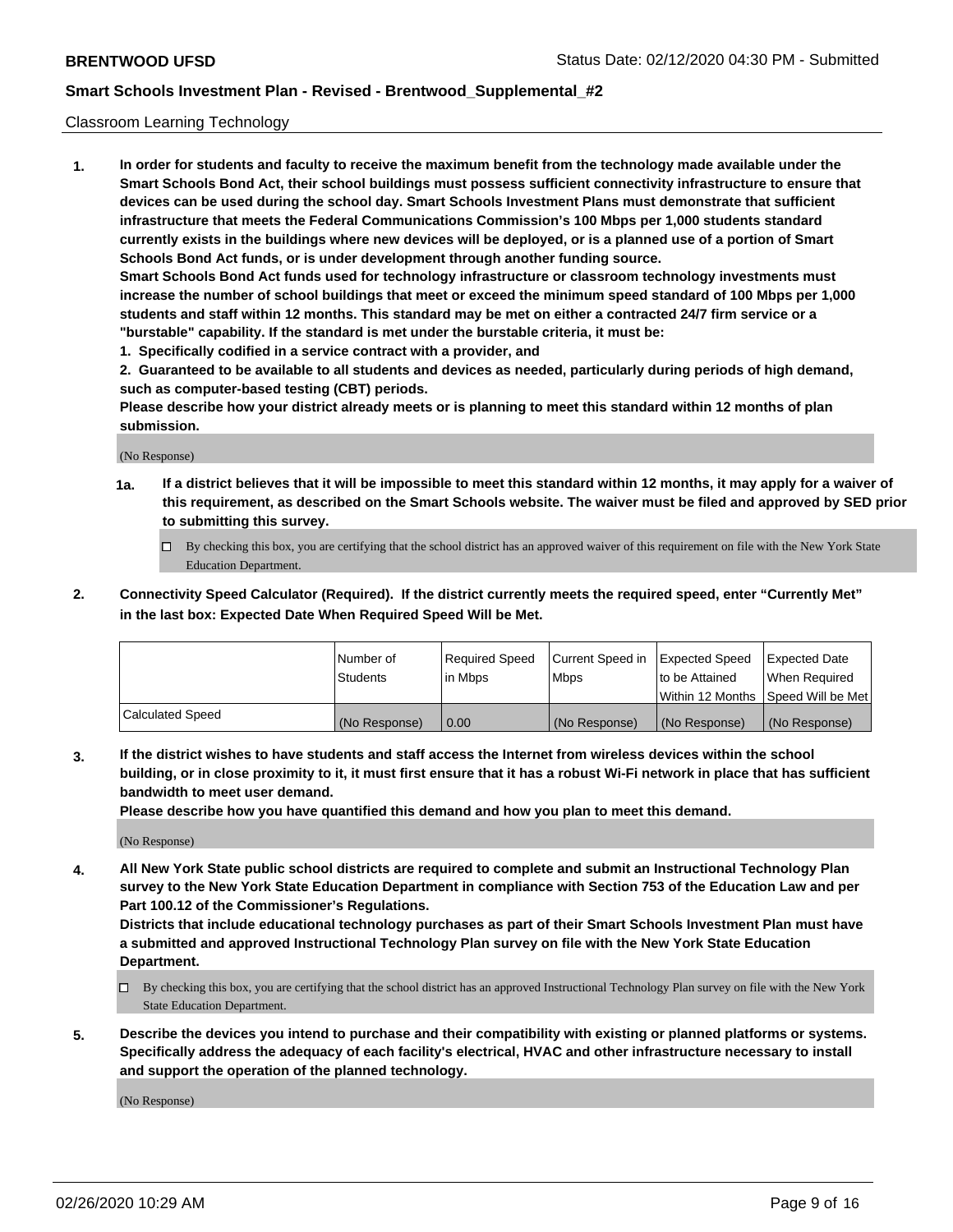### Classroom Learning Technology

- **6. Describe how the proposed technology purchases will:**
	- **> enhance differentiated instruction;**
	- **> expand student learning inside and outside the classroom;**
	- **> benefit students with disabilities and English language learners; and**
	- **> contribute to the reduction of other learning gaps that have been identified within the district.**

**The expectation is that districts will place a priority on addressing the needs of students who struggle to succeed in a rigorous curriculum. Responses in this section should specifically address this concern and align with the district's Instructional Technology Plan (in particular Question 2 of E. Curriculum and Instruction: "Does the district's instructional technology plan address the needs of students with disabilities to ensure equitable access to instruction, materials and assessments?" and Question 3 of the same section: "Does the district's instructional technology plan address the provision of assistive technology specifically for students with disabilities to ensure access to and participation in the general curriculum?")**

**In addition, describe how the district ensures equitable access to instruction, materials and assessments and participation in the general curriculum for both SWD and English Language Learners/Multilingual Learners (ELL/MLL) students.**

(No Response)

**7. Where appropriate, describe how the proposed technology purchases will enhance ongoing communication with parents and other stakeholders and help the district facilitate technology-based regional partnerships, including distance learning and other efforts.**

(No Response)

**8. Describe the district's plan to provide professional development to ensure that administrators, teachers and staff can employ the technology purchased to enhance instruction successfully.**

**Note: This response should be aligned and expanded upon in accordance with your district's response to Question 1 of F. Professional Development of your Instructional Technology Plan: "Please provide a summary of professional development offered to teachers and staff, for the time period covered by this plan, to support technology to enhance teaching and learning. Please include topics, audience and method of delivery within your summary."**

(No Response)

- **9. Districts must contact one of the SUNY/CUNY teacher preparation programs listed on the document on the left side of the page that supplies the largest number of the district's new teachers to request advice on innovative uses and best practices at the intersection of pedagogy and educational technology.**
	- By checking this box, you certify that you have contacted the SUNY/CUNY teacher preparation program that supplies the largest number of your new teachers to request advice on these issues.
	- **9a. Please enter the name of the SUNY or CUNY Institution that you contacted.**

(No Response)

**9b. Enter the primary Institution phone number.**

(No Response)

**9c. Enter the name of the contact person with whom you consulted and/or will be collaborating with on innovative uses of technology and best practices.**

(No Response)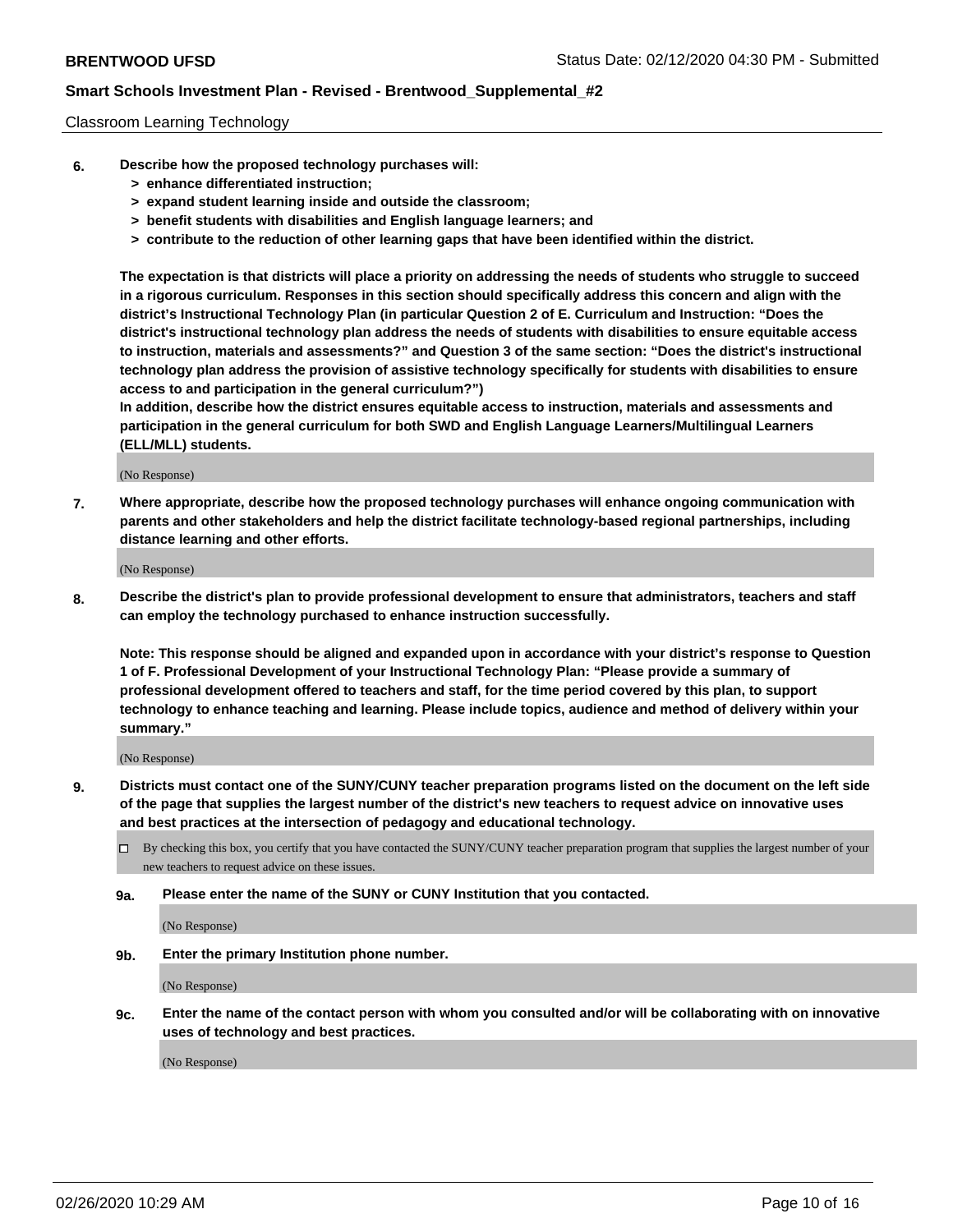#### Classroom Learning Technology

**10. To ensure the sustainability of technology purchases made with Smart Schools funds, districts must demonstrate a long-term plan to maintain and replace technology purchases supported by Smart Schools Bond Act funds. This sustainability plan shall demonstrate a district's capacity to support recurring costs of use that are ineligible for Smart Schools Bond Act funding such as device maintenance, technical support, Internet and wireless fees, maintenance of hotspots, staff professional development, building maintenance and the replacement of incidental items. Further, such a sustainability plan shall include a long-term plan for the replacement of purchased devices and equipment at the end of their useful life with other funding sources.**

 $\Box$  By checking this box, you certify that the district has a sustainability plan as described above.

**11. Districts must ensure that devices purchased with Smart Schools Bond funds will be distributed, prepared for use, maintained and supported appropriately. Districts must maintain detailed device inventories in accordance with generally accepted accounting principles.**

By checking this box, you certify that the district has a distribution and inventory management plan and system in place.

#### **12. Please detail the type, quantity, per unit cost and total cost of the eligible items under each sub-category.**

| Select the allowable expenditure<br>type.      | Item to be Purchased | Quantity      | Cost per Item | <b>Total Cost</b> |
|------------------------------------------------|----------------------|---------------|---------------|-------------------|
| Repeat to add another item under<br>each type. |                      |               |               |                   |
| (No Response)                                  | (No Response)        | (No Response) | (No Response) | 0.00              |
|                                                |                      |               | 0.00          |                   |

#### **13. Final 2014-15 BEDS Enrollment to calculate Nonpublic Sharing Requirement (no changes allowed.)**

|              | l Public Enrollment | Nonpublic Enrollment | <b>Total Enrollment</b> | Nonpublic<br>l Percentage |
|--------------|---------------------|----------------------|-------------------------|---------------------------|
| l Enrollment | 18,142              | 226                  | 18.368.00               | 1.23                      |

### **14. If you are submitting an allocation for Classroom Learning Technology complete this table.**

|                         | Public School Sub-Allocation | <b>Estimated Nonpublic Loan</b><br>Amount<br>(Based on Percentage Above) | Estimated Total Public and<br>Nonpublic Sub-Allocation |
|-------------------------|------------------------------|--------------------------------------------------------------------------|--------------------------------------------------------|
| Interactive Whiteboards | (No Response)                | 0.00                                                                     | 0.00                                                   |
| Computer Servers        | (No Response)                | 0.00                                                                     | 0.00                                                   |
| Desktop Computers       | (No Response)                | 0.00                                                                     | 0.00                                                   |
| <b>Laptop Computers</b> | (No Response)                | 0.00                                                                     | 0.00                                                   |
| <b>Tablet Computers</b> | (No Response)                | 0.00                                                                     | 0.00                                                   |
| Other Costs             | (No Response)                | 0.00                                                                     | 0.00                                                   |
| Totals:                 | 0.00                         | 0                                                                        | 0                                                      |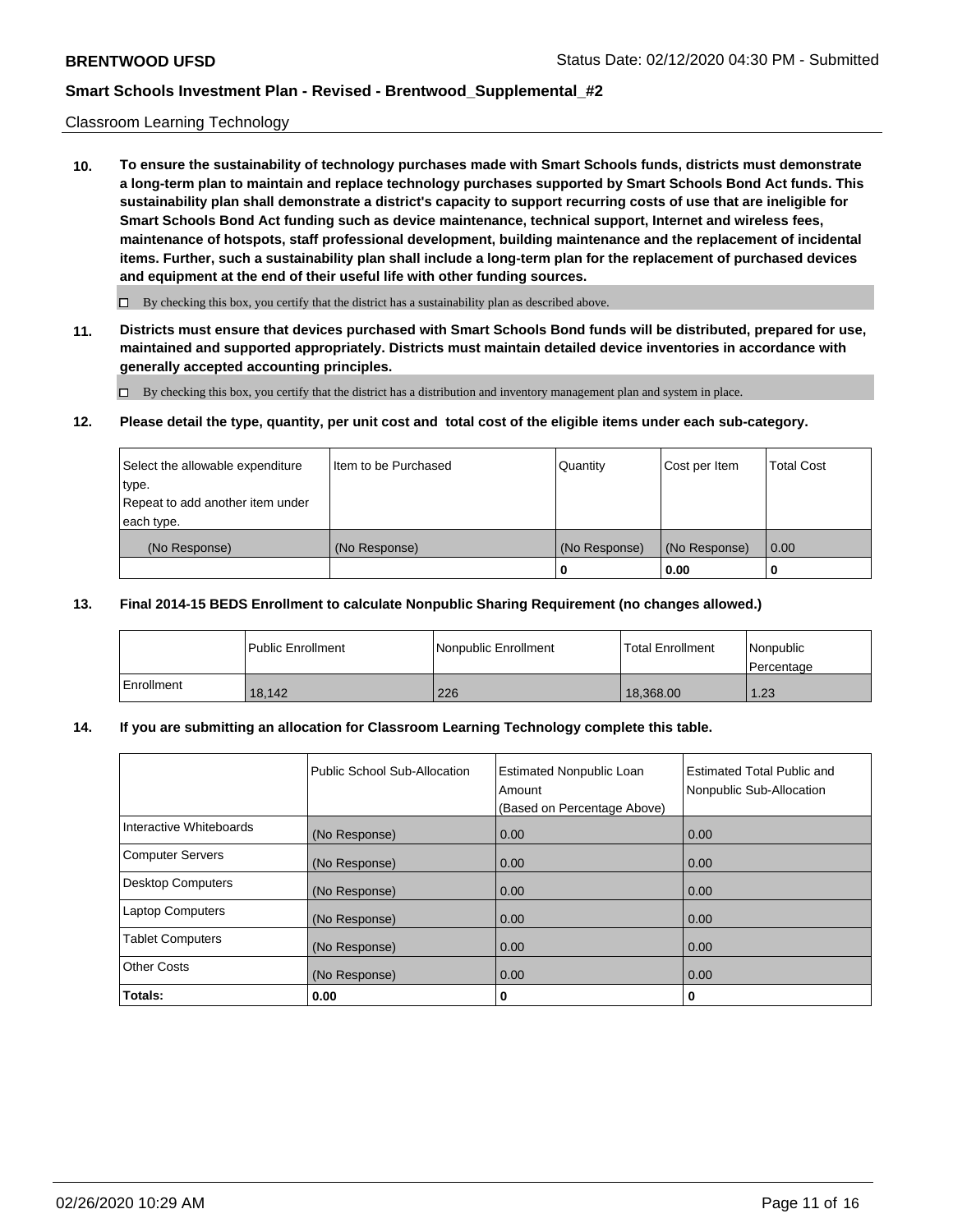#### Pre-Kindergarten Classrooms

**1. Provide information regarding how and where the district is currently serving pre-kindergarten students and justify the need for additional space with enrollment projections over 3 years.**

(No Response)

- **2. Describe the district's plan to construct, enhance or modernize education facilities to accommodate prekindergarten programs. Such plans must include:**
	- **Specific descriptions of what the district intends to do to each space;**
	- **An affirmation that new pre-kindergarten classrooms will contain a minimum of 900 square feet per classroom;**
	- **The number of classrooms involved;**
	- **The approximate construction costs per classroom; and**
	- **Confirmation that the space is district-owned or has a long-term lease that exceeds the probable useful life of the improvements.**

(No Response)

**3. Smart Schools Bond Act funds may only be used for capital construction costs. Describe the type and amount of additional funds that will be required to support ineligible ongoing costs (e.g. instruction, supplies) associated with any additional pre-kindergarten classrooms that the district plans to add.**

(No Response)

**4. All plans and specifications for the erection, repair, enlargement or remodeling of school buildings in any public school district in the State must be reviewed and approved by the Commissioner. Districts that plan capital projects using their Smart Schools Bond Act funds will undergo a Preliminary Review Process by the Office of Facilities Planning.**

**Please indicate on a separate row each project number given to you by the Office of Facilities Planning.**

| Project Number |  |
|----------------|--|
| (No Response)  |  |
|                |  |

**5. Please detail the type, quantity, per unit cost and total cost of the eligible items under each sub-category.**

| Select the allowable expenditure | Item to be purchased | Quantity      | Cost per Item | <b>Total Cost</b> |
|----------------------------------|----------------------|---------------|---------------|-------------------|
| type.                            |                      |               |               |                   |
| Repeat to add another item under |                      |               |               |                   |
| each type.                       |                      |               |               |                   |
| (No Response)                    | (No Response)        | (No Response) | (No Response) | 0.00              |
|                                  |                      | U             | 0.00          |                   |

**6. If you have made an allocation for Pre-Kindergarten Classrooms, complete this table. Note that the calculated Total at the bottom of the table must equal the Total allocation for this category that you entered in the SSIP Overview overall budget.**

|                                          | Sub-Allocation |
|------------------------------------------|----------------|
| Construct Pre-K Classrooms               | (No Response)  |
| Enhance/Modernize Educational Facilities | (No Response)  |
| <b>Other Costs</b>                       | (No Response)  |
| Totals:                                  | 0.00           |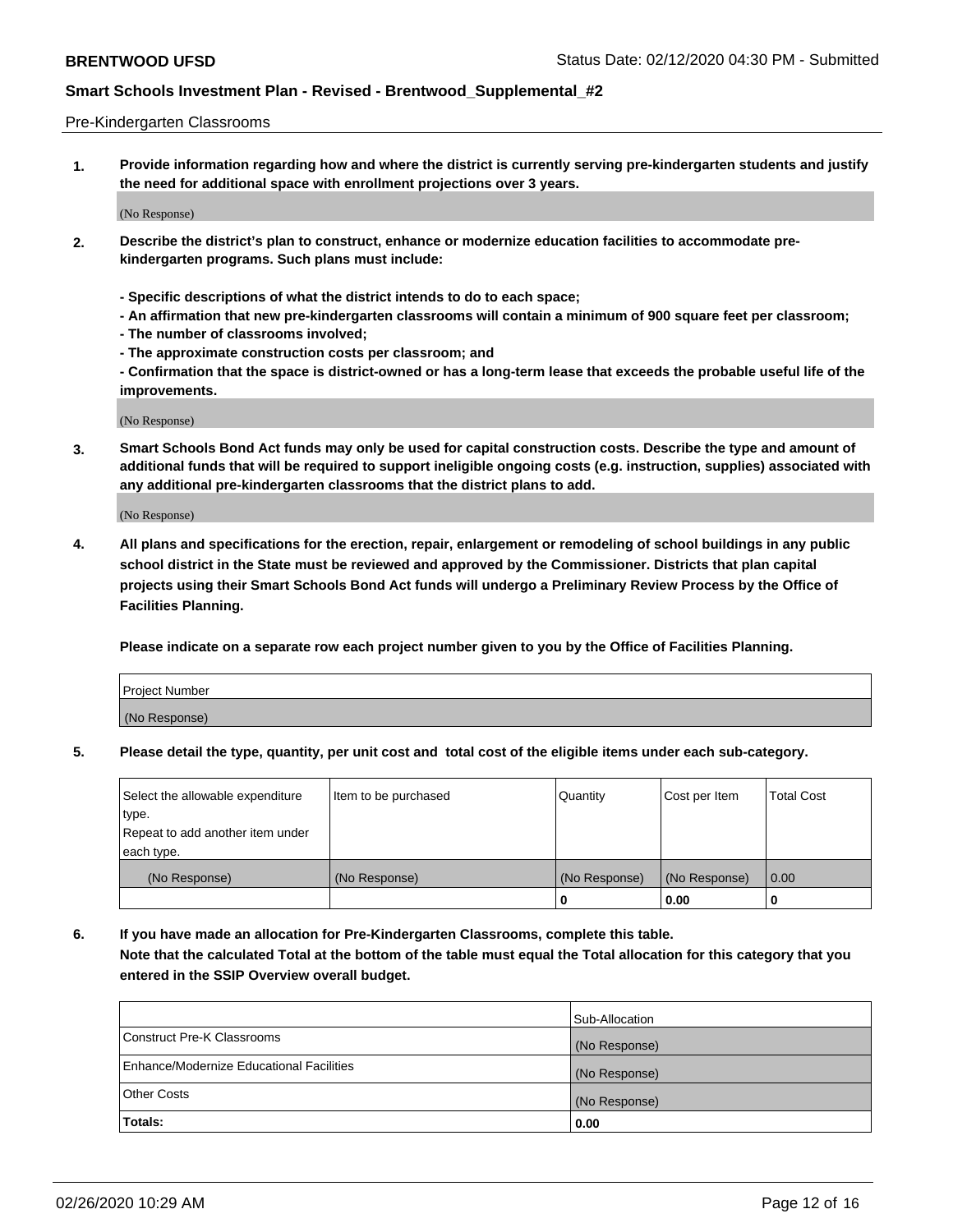Replace Transportable Classrooms

## **1. Describe the district's plan to construct, enhance or modernize education facilities to provide high-quality instructional space by replacing transportable classrooms.**

| The District plans to replace 14 portable classrooms with permanent construction located in 4 buildings within the District, as follows: |       |       |       |       |  |
|------------------------------------------------------------------------------------------------------------------------------------------|-------|-------|-------|-------|--|
| <b>Twin Pines</b><br><b>Southeast</b><br>Freshman Center<br>Sonderling                                                                   |       |       |       |       |  |
| Sqft                                                                                                                                     | 4.000 | 7.000 | 6.100 | 6.200 |  |
| <b>Classrooms</b>                                                                                                                        |       | 4     |       | 4     |  |
| These classrooms will be additions to the school that will replace portable classrooms.                                                  |       |       |       |       |  |

**2. All plans and specifications for the erection, repair, enlargement or remodeling of school buildings in any public school district in the State must be reviewed and approved by the Commissioner. Districts that plan capital projects using their Smart Schools Bond Act funds will undergo a Preliminary Review Process by the Office of Facilities Planning.**

**Please indicate on a separate row each project number given to you by the Office of Facilities Planning.**

| Project Number    |
|-------------------|
| 58051203-0003-013 |
| 58051203-0019-011 |
| 58051203-0010-015 |
| 58051203-0002-017 |

**3. For large projects that seek to blend Smart Schools Bond Act dollars with other funds, please note that Smart Schools Bond Act funds can be allocated on a pro rata basis depending on the number of new classrooms built that directly replace transportable classroom units.**

**If a district seeks to blend Smart Schools Bond Act dollars with other funds describe below what other funds are being used and what portion of the money will be Smart Schools Bond Act funds.**

All funding will be from the Smart Schools Bond Act.

**4. Please detail the type, quantity, per unit cost and total cost of the eligible items under each sub-category.**

| Select the allowable expenditure | Item to be purchased      | Quantity | Cost per Item | <b>Total Cost</b> |
|----------------------------------|---------------------------|----------|---------------|-------------------|
| type.                            |                           |          |               |                   |
| Repeat to add another item under |                           |          |               |                   |
| each type.                       |                           |          |               |                   |
| <b>Construct New Space</b>       | <b>General Trades</b>     |          | 3,984,750.00  | 3,984,750.00      |
| <b>Construct New Space</b>       | <b>HVAC</b>               |          | 1,771,000.00  | 1,771,000.00      |
| <b>Construct New Space</b>       | Electrical                |          | 1,771,000.00  | 1,771,000.00      |
| <b>Construct New Space</b>       | Plumbing                  |          | 1,328,250.00  | 1,328,250.00      |
| <b>Other Costs</b>               | Sitework and incidentials |          | 1,900,000.00  | 1,900,000.00      |
|                                  |                           | 5        | 10,755,000.00 | 10,755,000        |

**5. If you have made an allocation for Replace Transportable Classrooms, complete this table. Note that the calculated Total at the bottom of the table must equal the Total allocation for this category that you**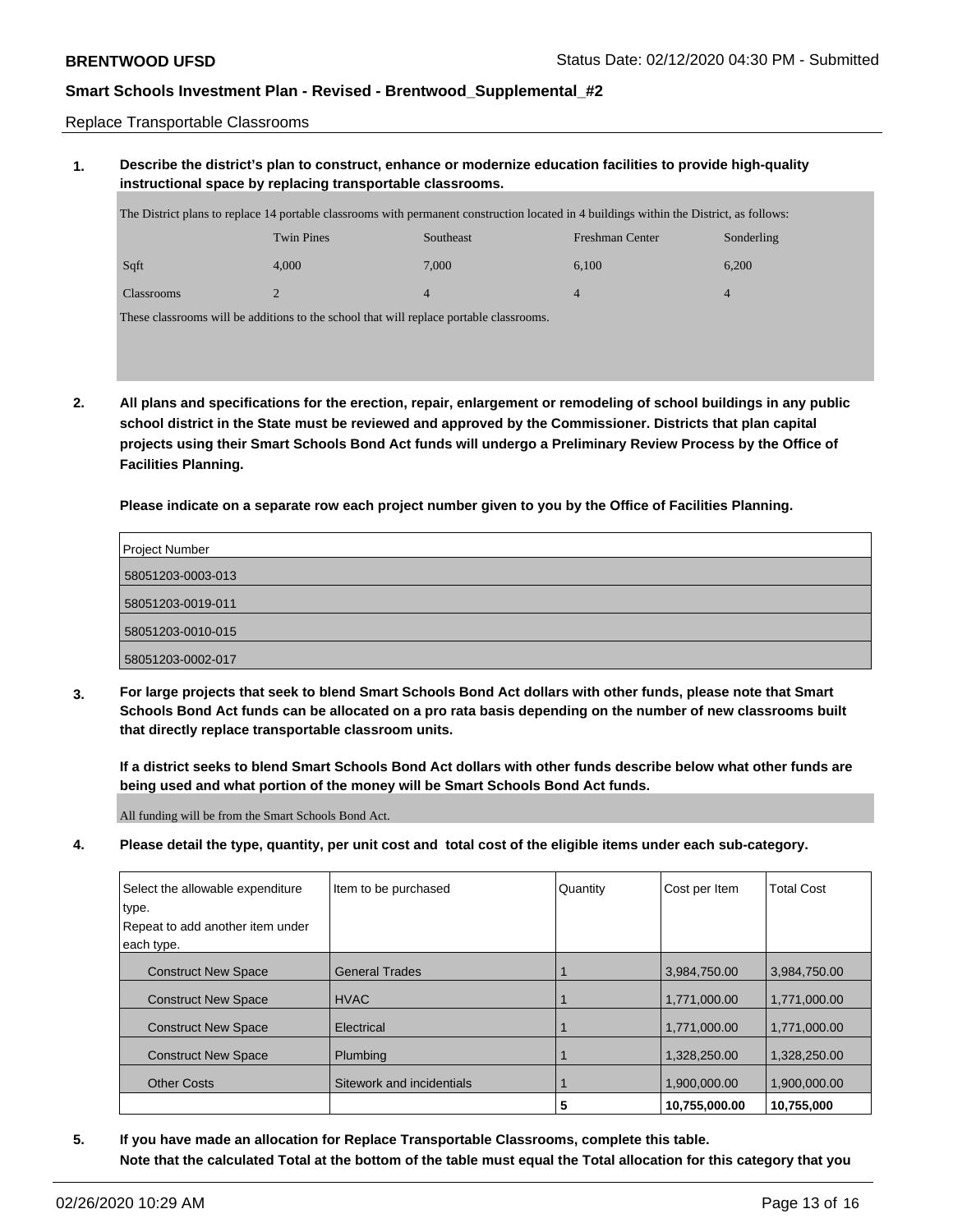Replace Transportable Classrooms

# **entered in the SSIP Overview overall budget.**

|                                                | Sub-Allocation |
|------------------------------------------------|----------------|
| Construct New Instructional Space              | 8,855,000.00   |
| Enhance/Modernize Existing Instructional Space | (No Response)  |
| <b>Other Costs</b>                             | 1,900,000.00   |
| <b>Totals:</b>                                 | 10,755,000.00  |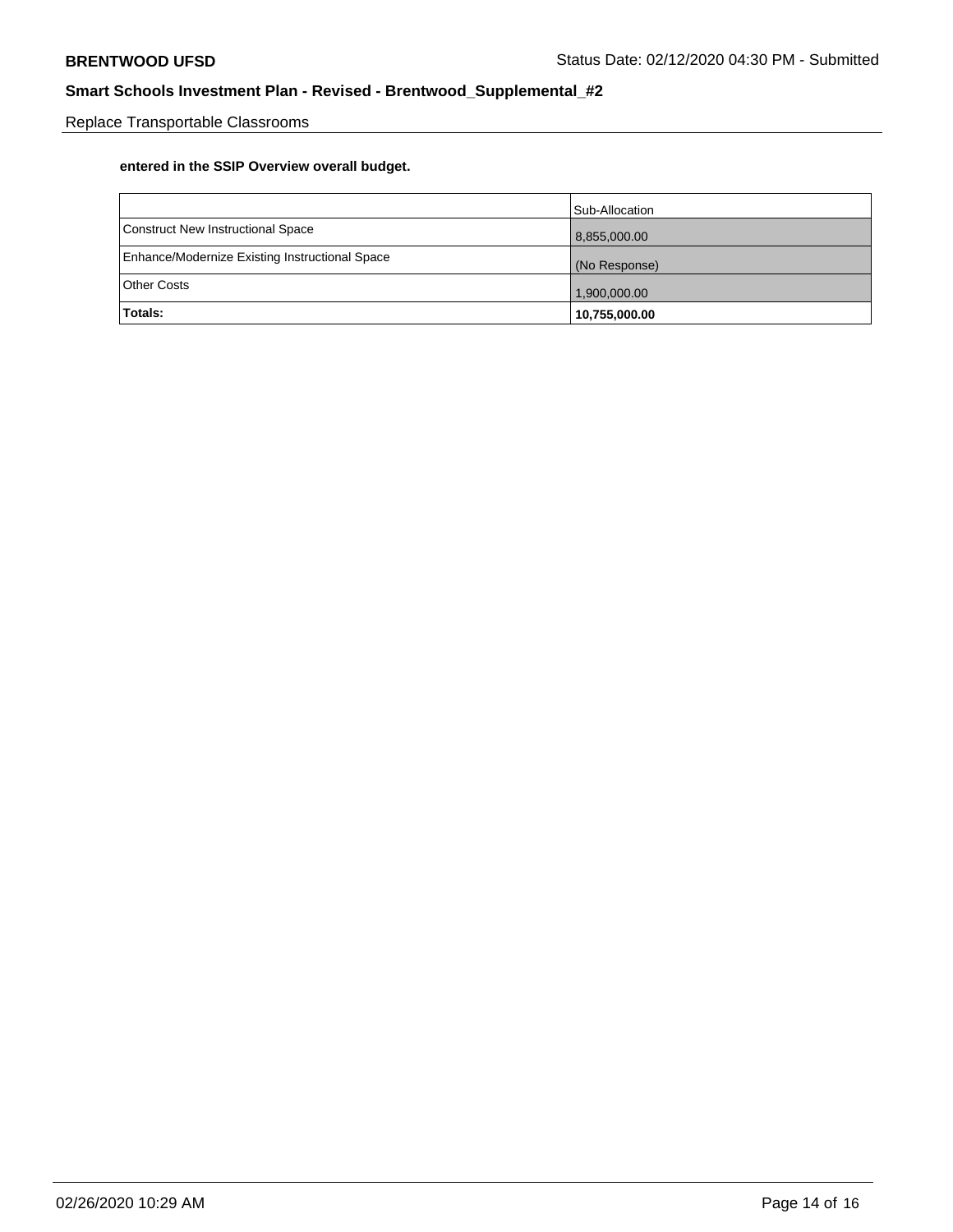High-Tech Security Features

**1. Describe how you intend to use Smart Schools Bond Act funds to install high-tech security features in school buildings and on school campuses.**

(No Response)

**2. All plans and specifications for the erection, repair, enlargement or remodeling of school buildings in any public school district in the State must be reviewed and approved by the Commissioner. Smart Schools plans with any expenditures in the High-Tech Security category require a project number from the Office of Facilities Planning. Districts must submit an SSBA LOI and receive project numbers prior to submitting the SSIP. As indicated on the LOI, some projects may be eligible for a streamlined review and will not require a building permit. Please indicate on a separate row each project number given to you by the Office of Facilities Planning.**

| <b>Project Number</b> |  |
|-----------------------|--|
| (No Response)         |  |

- **3. Was your project deemed eligible for streamlined Review?**
	- Yes
	- $\hfill \square$  No
- **4. Include the name and license number of the architect or engineer of record.**

| <b>Name</b>   | License Number |
|---------------|----------------|
| (No Response) | (No Response)  |

**5. Please detail the type, quantity, per unit cost and total cost of the eligible items under each sub-category.**

| Select the allowable expenditure | Item to be purchased | Quantity      | Cost per Item | <b>Total Cost</b> |
|----------------------------------|----------------------|---------------|---------------|-------------------|
| type.                            |                      |               |               |                   |
| Repeat to add another item under |                      |               |               |                   |
| each type.                       |                      |               |               |                   |
| (No Response)                    | (No Response)        | (No Response) | (No Response) | 0.00              |
|                                  |                      | 0             | 0.00          |                   |

**6. If you have made an allocation for High-Tech Security Features, complete this table.**

**Enter each Sub-category Public Allocation based on the the expenditures listed in Table #5.**

|                                                      | Sub-Allocation |
|------------------------------------------------------|----------------|
| Capital-Intensive Security Project (Standard Review) | (No Response)  |
| <b>Electronic Security System</b>                    | (No Response)  |
| <b>Entry Control System</b>                          | (No Response)  |
| Approved Door Hardening Project                      | (No Response)  |
| <b>Other Costs</b>                                   | (No Response)  |
| Totals:                                              | 0.00           |